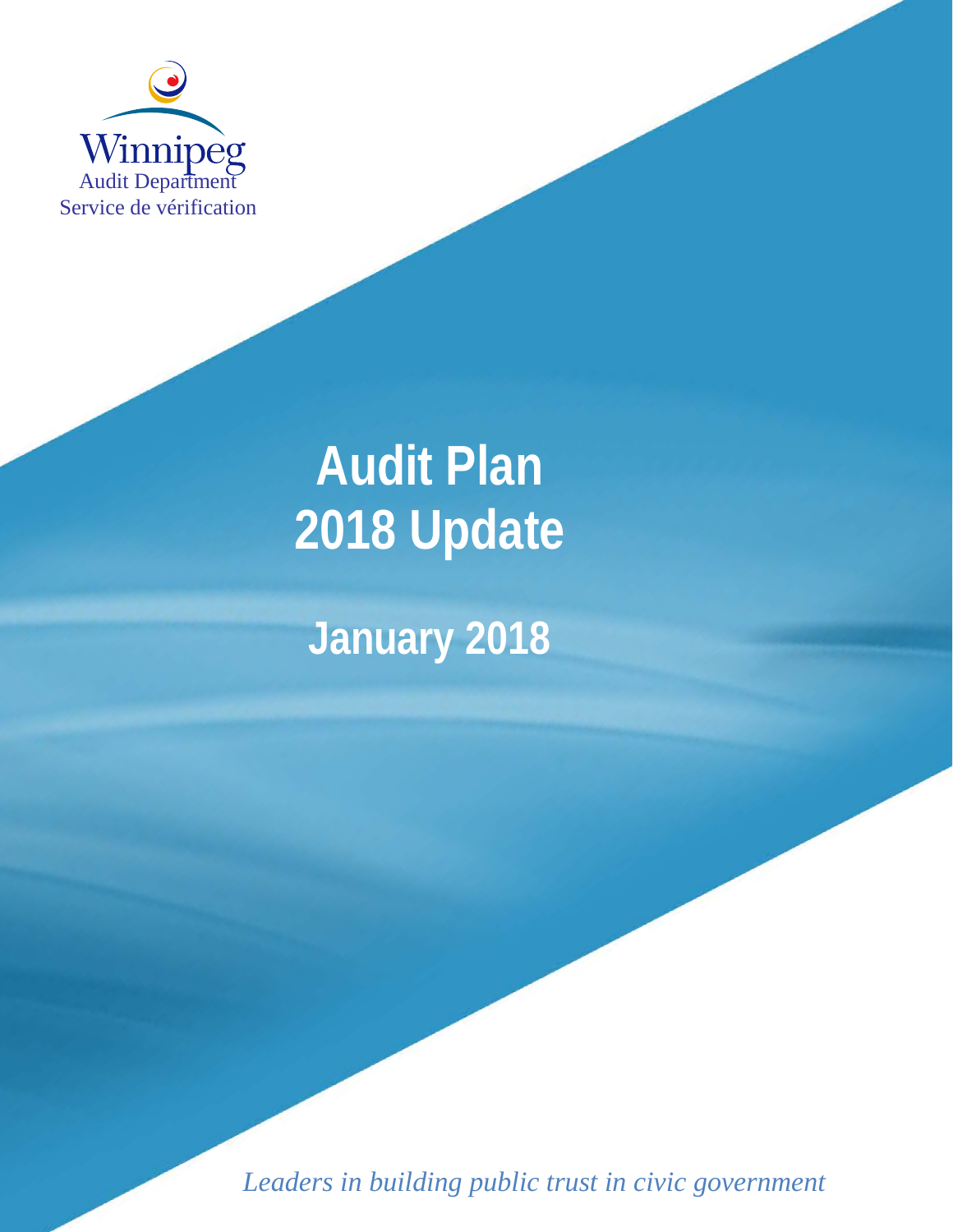### **AUDIT PLAN OVERVIEW**

#### *Purpose of an Audit Plan*

The purpose of a formal audit plan is to provide a disciplined approach to the identification of potential audit projects. Formal planning has several benefits:

- It focuses scarce resources on priority or high-risk areas.
- It provides the basis for the involvement of clients and stakeholders in the audit planning process.
- It ensures that all business units (and associated risks) are considered for audit attention during the planning process.
- It serves as a standard against which to measure the performance of the Audit Department.

#### *Audit Planning Process*

The Audit Planning process is comprehensive and comprises several activities:

- identification and classification of auditable entities;
- evaluation of audit entities against standard criteria and risk factors;
- consultation with City Councillors and Senior Administrators;
- updating of *Service Risk Profiles*;
- creation of a *Corporate Risk Profile*;
- consideration of resources available and required by project type;
- selection of Audit Projects;
- presentation of our proposed Audit Plan to Audit Committee; and
- communication of our final Audit Plan to City Council.

The plan is based upon the risks and priorities that exist at a certain point in time. Since we operate in a dynamic environment, organizational risks and priorities constantly change and emerge.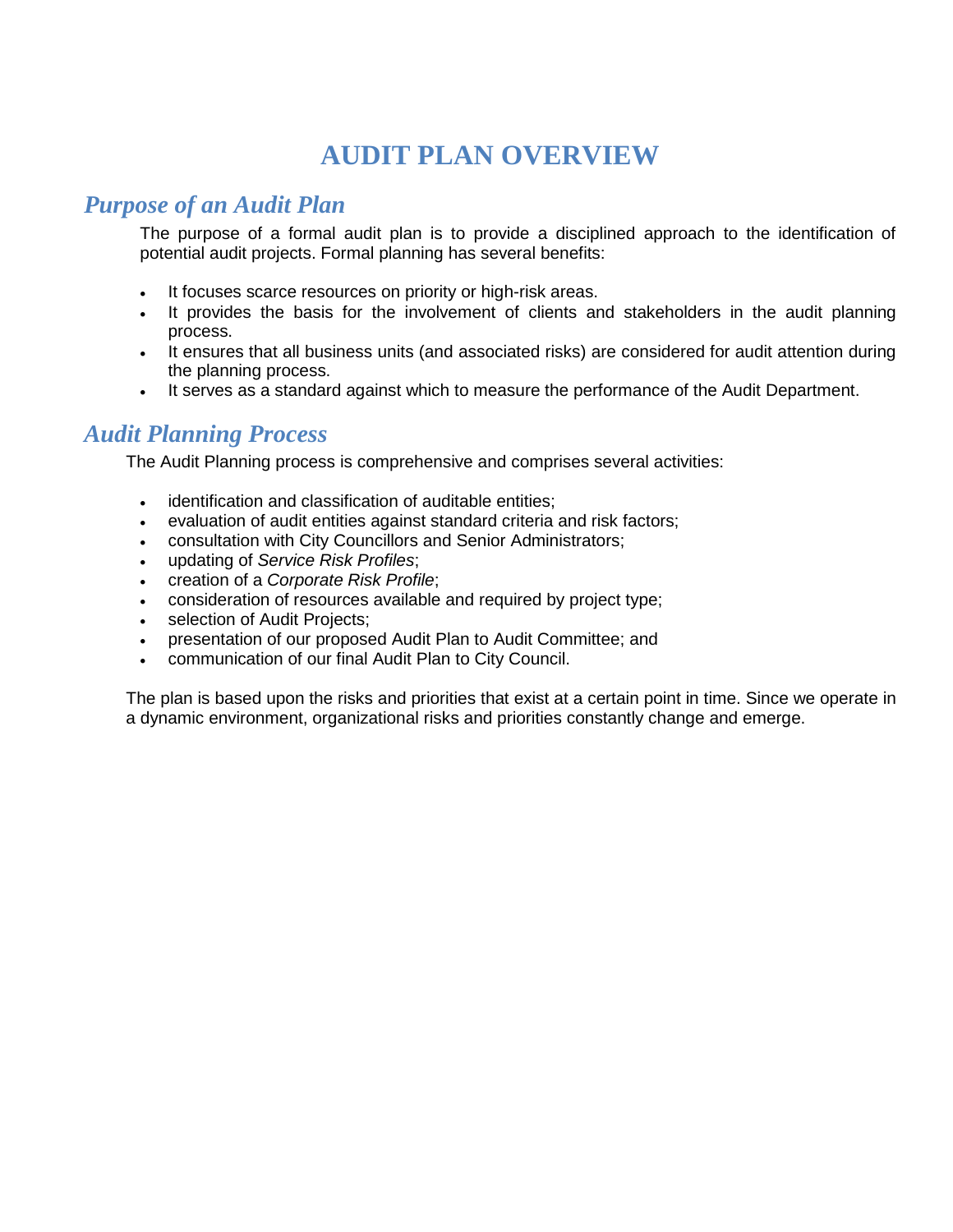| <b>PROJECTS PROPOSED FOR 2018</b>                                                                                                |                                                                                                                                                             |                                                                                                                                                                                                                                                                                                                                                                                                                                                                |
|----------------------------------------------------------------------------------------------------------------------------------|-------------------------------------------------------------------------------------------------------------------------------------------------------------|----------------------------------------------------------------------------------------------------------------------------------------------------------------------------------------------------------------------------------------------------------------------------------------------------------------------------------------------------------------------------------------------------------------------------------------------------------------|
| <b>Mandatory Projects</b>                                                                                                        |                                                                                                                                                             |                                                                                                                                                                                                                                                                                                                                                                                                                                                                |
| Investigations                                                                                                                   | Fraud & Waste Hotline                                                                                                                                       | Conduct investigations arising from reports submitted to the Fraud and Waste Hotline.                                                                                                                                                                                                                                                                                                                                                                          |
| Assurance                                                                                                                        | <b>Collective Agreements</b><br>Due Diligence                                                                                                               | Council policy requires that prior to ratification of an agreement, the City Auditor and the<br>external auditor review the full and long-term costs of collective bargaining agreements<br>reported by the Public Service.                                                                                                                                                                                                                                    |
|                                                                                                                                  | Councillors' Ward<br>Allowance                                                                                                                              | The City Auditor is required to audit the expenditures incurred under the CRA Fund Policy<br>annually to ensure compliance with the policy requirements and principles.<br>The targeted completion date is revised to be communicated by the December 2018<br>Council meeting.                                                                                                                                                                                 |
|                                                                                                                                  | Independent Fairness<br>Commissioner                                                                                                                        | The IFC is required to conduct a compliance review of real estate transactions and<br>management services which require presentation SPCPDHDD. The IFC will submit an<br>independent report on each compliance review prior to political approval and concurrently<br>with the related administrative report.                                                                                                                                                  |
|                                                                                                                                  | <b>Quarterly Report</b><br>Cards                                                                                                                            | Follow-up on the implementation status of past audit recommendations.                                                                                                                                                                                                                                                                                                                                                                                          |
| <b>New Projects</b>                                                                                                              |                                                                                                                                                             |                                                                                                                                                                                                                                                                                                                                                                                                                                                                |
| Advisory                                                                                                                         | Winnipeg Fleet<br>Management Agency                                                                                                                         | Audit staff will perform a project management role to assist WFMA to undertake an<br>operational review performed by a contracted firm.<br>Audit involvement in project cancelled.                                                                                                                                                                                                                                                                             |
| Assurance                                                                                                                        | Mayor's Office<br><b>Expenditure Policy</b>                                                                                                                 | To audit the expenditures incurred under the Mayor's Office Expenditure Policy to ensure<br>compliance with the policy requirements and principles of the fund.<br>The targeted completion date is revised to be communicated by the December 2018<br>Council meeting.                                                                                                                                                                                         |
|                                                                                                                                  | Capital Project<br><b>Estimates</b>                                                                                                                         | The capital budget estimate documentation supporting a sample of new capital projects is<br>reviewed to confirm it supports the identified class estimate (AACE).                                                                                                                                                                                                                                                                                              |
|                                                                                                                                  | Contract / Vendor<br>Management                                                                                                                             | Review processes to ensure contracts contain adequate provisions for oversight, that<br>contractors are held accountable for compliance with requirements and City contract<br>administrators are fulfilling their required roles.                                                                                                                                                                                                                             |
|                                                                                                                                  | Audit of the<br>Effectiveness of<br>Current Systems and<br>Processes in Relation<br>to the Sterling Lyon /<br>William Clement<br>Parkway Study <sup>1</sup> | Council directed the City Auditor to audit the effectiveness of the current systems and<br>processes in place to support city staff and Council for identifying and communicating<br>relevant and material information to decision makers through the City of Winnipeg report<br>process; giving specific attention to the adherence of such current systems and processes<br>by individuals in relation to the Sterling Lyon / William Clement Parkway study. |
|                                                                                                                                  | Legal Services                                                                                                                                              | Council directed the City Auditor to conduct a review of the City's Legal Services<br>Department including an examination of the current systems and processes for pursuing<br>legal action against contractors and develop recommendations to ensure that critical<br>deadlines are not missed in the future.                                                                                                                                                 |
|                                                                                                                                  | Southwest Transitway<br>Capital Project                                                                                                                     | Limited scope engagement to provide assurance on a proactive basis of specific aspects of<br>the capital project. Reports will be submitted quarterly.                                                                                                                                                                                                                                                                                                         |
|                                                                                                                                  | Water Main Renewals<br>2                                                                                                                                    | Assess the asset management, design services, construction services and project delivery<br>of the program to replace and/or rehabilitate deteriorating water main infrastructure.<br>Project postponed. Replaced by Effectiveness of Current Systems and Processes in<br>Relation to the Sterling Lyon / William Clement Parkway Study.                                                                                                                       |
| Note 1: New Addition to Audit Plan.<br>Note 2 - Project Postponed, will be considered for inclusion in the 2019-2020 Audit Plan. |                                                                                                                                                             |                                                                                                                                                                                                                                                                                                                                                                                                                                                                |